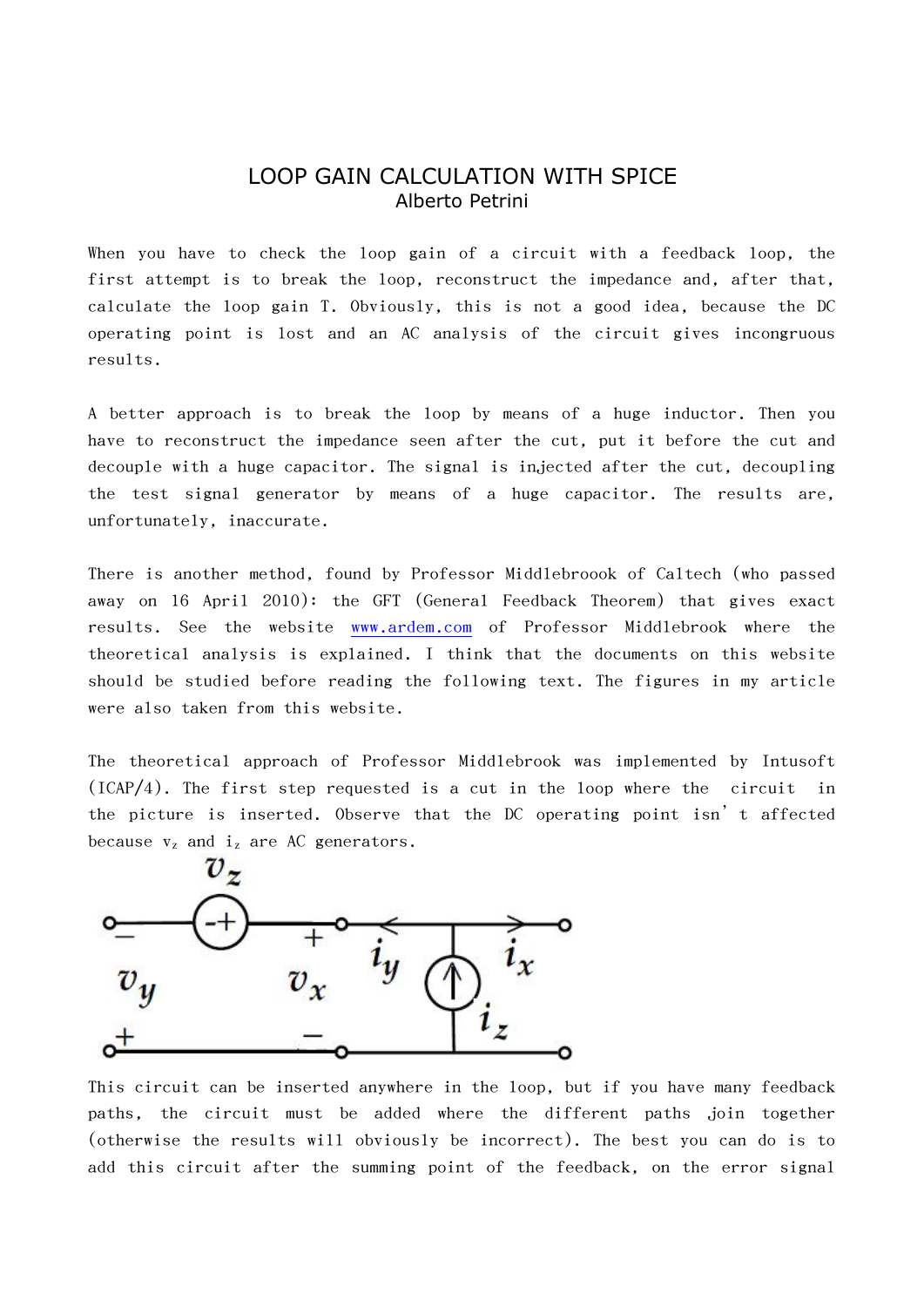path. If you do this, the transfer functions that will be calculated will have a physical significance.

Professor Middlebrook, in order to find the transfer functions defined in the theory, regulates the amplitude of  $v_{IN}$ ,  $v_z$  and  $i_z$  simultaneously with some SPICE templates developed by Intusoft.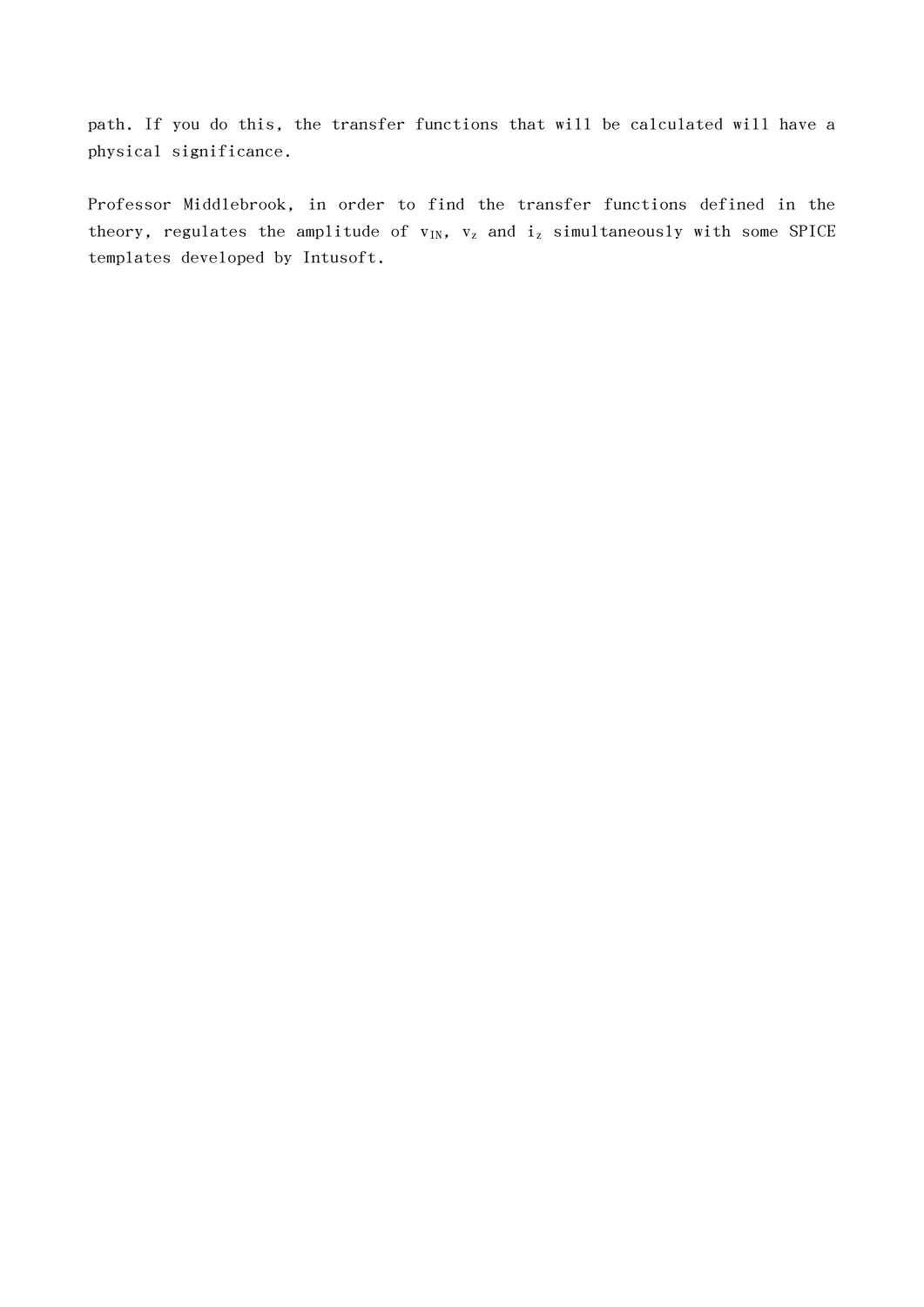A simpler and clever application of the GFT has been proposed by Frank Wiedmann: thanks to Frank, the GFT can be applied with any SPICE simulator. The key of Frank Wiedmann's approach is to perform three AC simulations on the same circuit, each time with a different active source:

- 1) Simulation #1 with  $v_z = 1$  (active),  $u_i = 0$  (not active) and  $i_z = 0$  (not active).
- 2) Simulation #2 with  $u_i = 1$  (active),  $v_z = 0$  (not active) and  $i_z = 0$  (not active).
- 3) Simulation #3 with  $i_z = 1$  (active),  $u_i = 0$  (not active) and  $v_z = 0$  (not active).

It does not matter if u<sub>i</sub> is a voltage or a current generator.

Obviously, in a linear circuit, the superposition principle can be applied: see in the following paragraphs how the three simulations are wisely mixed together in order to find the transfer functions defined by the theory.

## Calculation of H and H<sup>∞</sup>

The first step is the calculation of H∞. H<sup>∞</sup> is the transfer function of the circuit when T, the loop gain,  $\rightarrow \infty$  or with error signal = 0 (this happens when  $T \rightarrow \infty$ ).



 $\begin{bmatrix} u_{OUT}\ u_{IN}\ \end{bmatrix}_{\nu_Y=0,i_Y=0}$ *OUT u*<sub>oUT</sub>  $\frac{u_{OUT}}{u_{IN}}$ where v<sub>Y</sub> and i<sub>Y</sub> are the error signals at the summing point.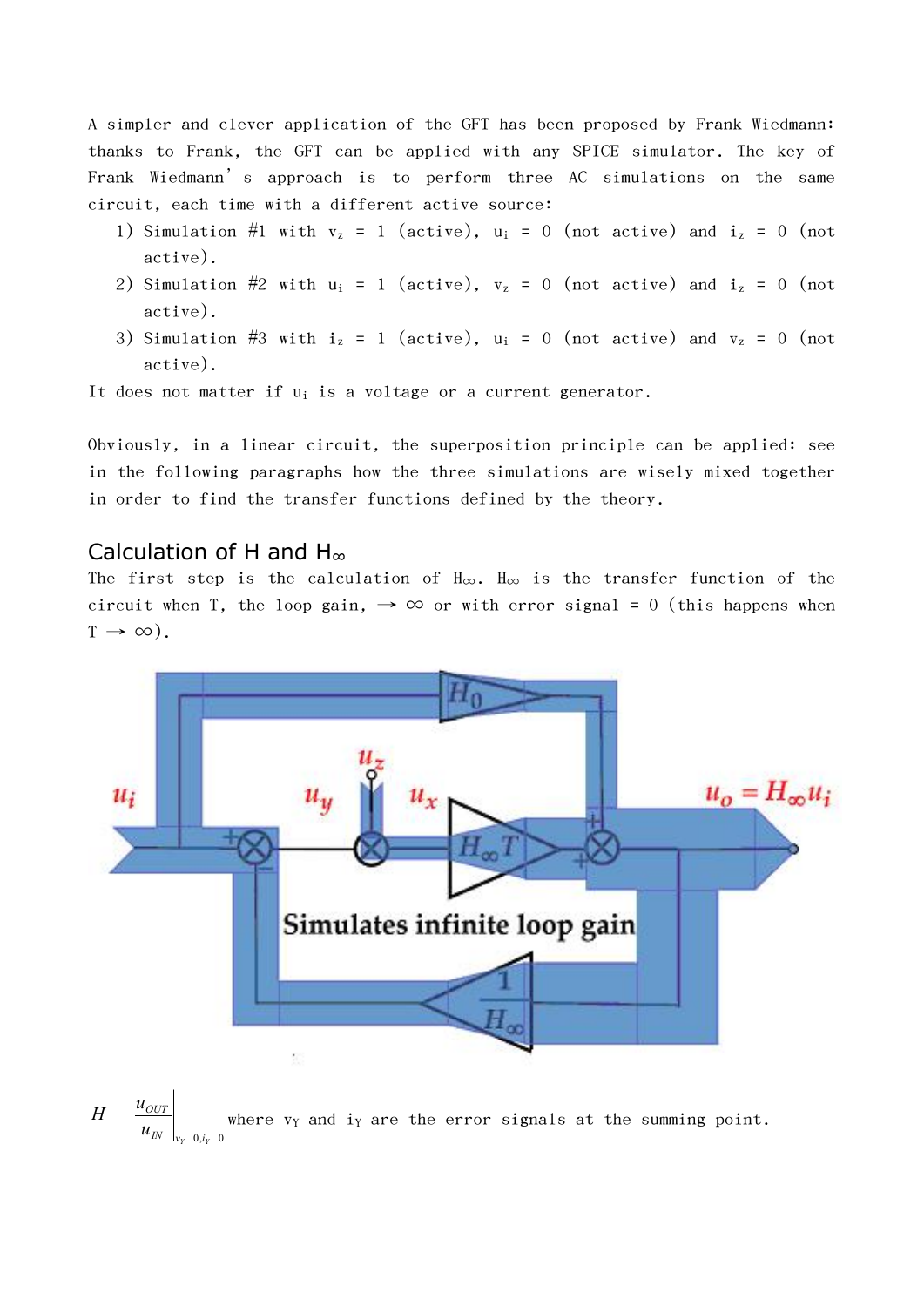Let  $x_v$  be a scaling factor with respect to  $v_z = 1$  and  $x_i$  a scaling factor with respect to  $i_z = 1$ .  $x_i$  and  $x_v$  will be calculated so that the conditions  $v_y = 0$  and  $i_Y = 0$  are met.

$$
v_{Y} \t x_{V} v_{Y1} \t x_{i} v_{Y3} \t v_{Y2} \t 0i_{Y} \t x_{V} i_{Y1} \t x_{i} i_{Y3} \t i_{Y2} \t 0
$$

Indices 1, 2 and 3 are for simulations 1, 2 and 3 respectively. Solve for  ${\rm x}_{\rm v}$  and  ${\rm x}_{\rm i}$  with Cramer's rule (if  ${\sf v}_{{\rm Y}1}{\sf i}_{{\rm Y}3}$   ${\sf v}_{{\rm Y}3}{\sf i}_{{\rm Y}1}$   ${\sf 0})$ 

$$
v_{\gamma1} v_{\gamma3} x_{v} v_{\gamma2}
$$
\n
$$
i_{\gamma1} i_{\gamma3} x_{i} i_{\gamma2}
$$
\n
$$
x_{v} \frac{\begin{vmatrix} v_{\gamma2} v_{\gamma3} \\ i_{\gamma2} i_{\gamma3} \end{vmatrix}}{\begin{vmatrix} v_{\gamma1} v_{\gamma3} \\ i_{\gamma1} i_{\gamma3} \end{vmatrix}} \frac{v_{\gamma3} i_{\gamma2} v_{\gamma2} i_{\gamma3}}{v_{\gamma1} i_{\gamma3} v_{\gamma3} i_{\gamma1}}
$$
\n
$$
x_{i} \frac{\begin{vmatrix} v_{\gamma1} & v_{\gamma2} \\ i_{\gamma1} & i_{\gamma2} \end{vmatrix}}{\begin{vmatrix} v_{\gamma1} v_{\gamma3} \\ i_{\gamma1} i_{\gamma3} \end{vmatrix}} \frac{v_{\gamma2} i_{\gamma1} v_{\gamma1} i_{\gamma2}}{v_{\gamma1} i_{\gamma3} v_{\gamma3} i_{\gamma1}}
$$

Then  $H_{\infty}$  can be easily derived: the scaling factors  $x_v$  and  $x_i$  apply to all variables (voltage or current) of the circuit.

$$
H = \begin{array}{c|cc} u_{\text{OUT}} & & v_{\text{OUT2}} & x_v v_{\text{OUT1}} & x_i v_{\text{OUT3}} \\ \hline u_{\text{IN}} & & v_{\text{V}} & 0, i_{\text{V}} & 0 \end{array}
$$

or

$$
H = \left. \begin{array}{cc} u_{\text{OUT}} \\ u_{\text{IN}} \end{array} \right|_{v_{\gamma=0,i_{\gamma=0}}} \quad v_{\text{OUT2}} = \frac{v_{\gamma3}i_{\gamma2} - v_{\gamma2}i_{\gamma3}}{v_{\gamma1}i_{\gamma3} - v_{\gamma3}i_{\gamma1}} \\\ v_{\gamma1}i_{\gamma3} = \frac{v_{\gamma2}i_{\gamma1} - v_{\gamma1}i_{\gamma2}}{v_{\gamma1}i_{\gamma3} - v_{\gamma3}i_{\gamma1}} \\\ v_{\gamma2}i_{\gamma1} = \frac{v_{\gamma2}i_{\gamma1} - v_{\gamma1}i_{\gamma2}}{v_{\gamma2}i_{\gamma1}} \\\end{array}
$$

and, by definition, 
$$
H = \begin{bmatrix} u_{\text{OUT}} \\ u_{\text{IN}} \end{bmatrix}_{v_z = 0, i_z = 0}
$$
  $V_{\text{OUT 2}}$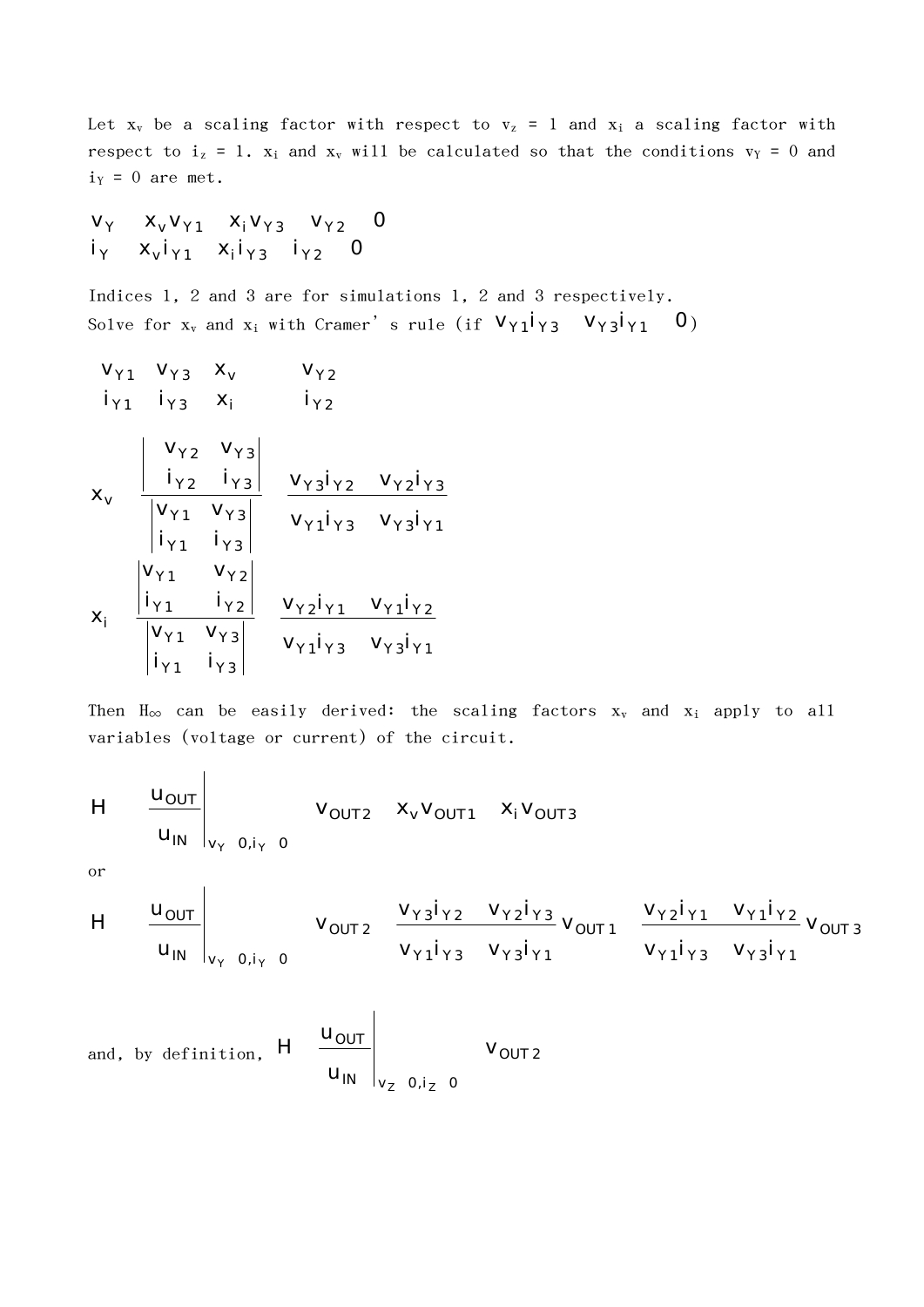## Calculation of T

The next step is the calculation of T. The formulas of Professor Middlebrook are

$$
T \t\t\t\frac{u_{Y}}{u_{X}}\t\t\t\frac{1}{u_{i}} \t\t\t\frac{1}{v_{i}} \t\t\t\frac{1}{v_{i}} \t\t\t\frac{v_{X}}{v_{Y}}\t\t\t\frac{1}{v_{i}} \t\t\t\frac{1}{v_{i}} \t\t\t\frac{1}{v_{i}} \t\t\t\frac{v_{X}}{v_{i}}\t\t\t\frac{v_{X}}{v_{i}} \t\t\t\frac{v_{X}}{v_{i}} \t\t\t\frac{1}{v_{i}} \t\t\t\frac{1}{v_{i}} \t\t\t\frac{1}{v_{i}} \t\t\t\frac{1}{v_{i}} \t\t\t\frac{1}{v_{i}} \t\t\t\frac{1}{v_{i}} \t\t\t\frac{1}{v_{i}} \t\t\t\frac{1}{v_{i}} \t\t\t\frac{1}{v_{i}} \t\t\t\frac{1}{v_{i}} \t\t\t\frac{1}{v_{i}} \t\t\t\frac{1}{v_{i}} \t\t\t\frac{1}{v_{i}} \t\t\t\frac{1}{v_{i}} \t\t\t\frac{1}{v_{i}} \t\t\t\frac{1}{v_{i}} \t\t\t\frac{1}{v_{i}} \t\t\t\frac{1}{v_{i}} \t\t\t\frac{1}{v_{i}} \t\t\t\frac{1}{v_{i}} \t\t\t\frac{1}{v_{i}} \t\t\t\frac{1}{v_{i}} \t\t\t\frac{1}{v_{i}} \t\t\t\frac{1}{v_{i}} \t\t\t\frac{1}{v_{i}} \t\t\t\frac{1}{v_{i}} \t\t\t\frac{1}{v_{i}} \t\t\t\frac{1}{v_{i}} \t\t\t\frac{1}{v_{i}} \t\t\t\frac{1}{v_{i}} \t\t\t\frac{1}{v_{i}} \t\t\t\frac{1}{v_{i}} \t\t\t\frac{1}{v_{i}} \t\t\t\frac{1}{v_{i}} \t\t\t\frac{1}{v_{i}} \t\t\t\frac{1}{v_{i}} \t\t\t\frac{1}{v_{i}} \t\t\t\frac{1}{v_{i}} \t\t\t\frac{1}{v_{i}} \t\t\t\frac{1}{v_{i}} \t\t\t\frac{1}{v_{i}} \t\t\t\frac{1}{v_{i}} \t\t\t\frac{1}{v_{i}} \t\t\t\frac{1}{v_{i}} \t\t\t\frac{1}{v_{i}} \t\t\t\frac{1}{v_{i}} \t
$$

Look at the loop gain definition  $(*)$ : observe that for the calculation of T, u<sub>i</sub> = 0 and, therefore, the variables with index 2 will not appear. The simulation #2 isn't useful for loop gain calculation.

$$
\frac{1}{T} \frac{1}{T_{i\_vY}} \frac{1}{T_{v\_iY}} \frac{1}{T_{i\_vx}} \frac{1}{T_{v\_iY}}
$$
\n(a)

\n
$$
\frac{1}{T_{i\_vY}} \frac{i_x}{i_y}\bigg|_{v_i = 0, v_y = 0}
$$

In this case, i<sub>X</sub> and i<sub>Y</sub> must be expressed with the condition  $v_Y = 0$ .

x1 vY x3 x i q i i Y 1 vY Y 3 Y i q i i v<sup>Y</sup> v<sup>Y</sup> <sup>1</sup> qvY v<sup>Y</sup> <sup>3</sup> 0 Y3 Y1 vY v v q

$$
\frac{1}{T_{i\_vY}} \left.\begin{array}{ccc|ccc} i_{x} & & i_{x1} & & \frac{V_{Y1}}{V_{Y3}}i_{x3} \\ \hline i_{y} & & i_{y} & & \frac{V_{X1}}{V_{Y1}} & 0_{yy} & 0 \end{array}\right|_{Y1} \left.\begin{array}{ccc|ccc} & & & i_{x1} & & \frac{V_{Y1}}{V_{Y3}}i_{x3} & & & V_{Y2}i_{x1} & V_{Y1}i_{x3} \\ \hline i_{y1} & q_{y1}i_{y3} & & i_{y1} & & \frac{V_{Y1}}{V_{Y3}}i_{y3} & & V_{Y3}i_{y1} & V_{Y1}i_{y3} \end{array}\right|_{Y2}
$$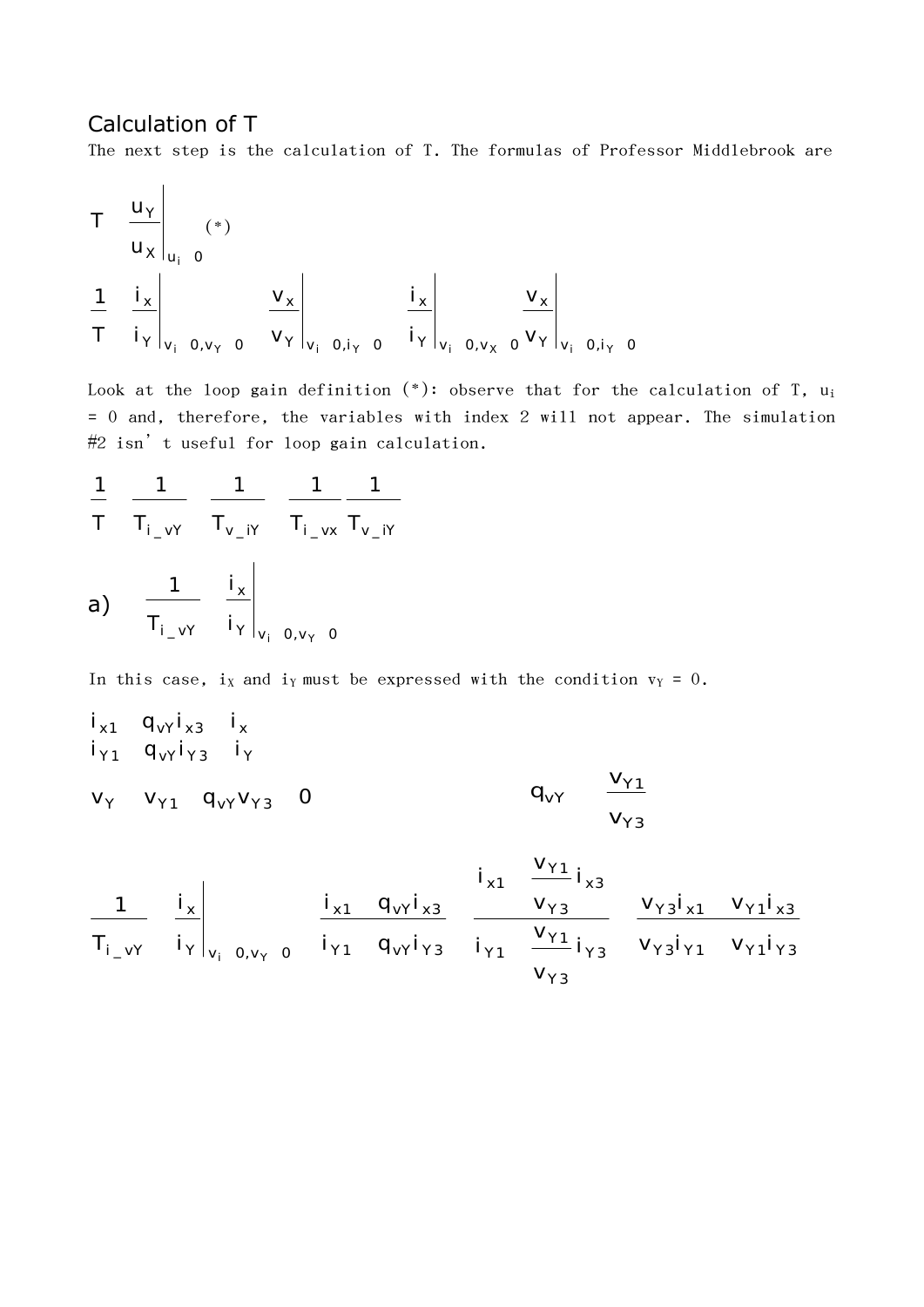b) 
$$
\frac{1}{T_{v_{-}iY}} \left. \frac{v_{x}}{v_{Y}} \right|_{v_{i} = 0, i_{Y} = 0}
$$

In this case,  $v_X$  and  $v_Y$  must be expressed with the condition  $i_Y = 0$ .

$$
v_{x1} q_{iY} v_{x3} v_x \n v_{y1} q_{iY} v_{y3} v_y \n i_{y1} q_{iY} i_{y3} 0 q_{iY} \frac{i_{y1}}{i_{y3}}
$$

$$
\frac{1}{T_{v_{_{i}}iY}}\left.\begin{array}{cc|cc} v_{_{X}}&v_{_{X1}}&v_{_{X2}}&\frac{i_{Y1}}{i_{Y3}}&v_{_{X3}}\\ v_{_{Y1}}&q_{iY}v_{_{X3}}&\frac{i_{Y2}}{i_{Y3}}&\frac{i_{Y3}v_{_{X1}}}{i_{Y3}v_{_{Y1}}}&i_{Y1}v_{_{X3}}\\ \hline i_{_{Y3}}v_{_{Y1}}&i_{_{Y1}}v_{_{Y3}}&i_{_{Y2}}v_{_{Y1}}&i_{_{Y1}}v_{_{Y3}}\\ \end{array}\right.
$$

c) 
$$
\frac{1}{T_{i_v} x} \left. \frac{i_x}{i_y} \right|_{v_i = 0, v_x = 0}
$$

In this case,  $i_X$  and  $i_Y$  must be expressed with condition  $v_X = 0$ .

$$
\begin{array}{ccccccc}\ni_{x1} & q_{vx}i_{x3} & i_{x} \\
i_{y1} & q_{vx}i_{y3} & i_{y} \\
v_{x} & v_{x1} & q_{vx}v_{x3} & 0\n\end{array}
$$

 $x3'Y1$   $x1'Y3$  $x3' \times 1$   $x1' \times 3$ Y3 YX3'YL YXI'Y3 x3  $x_1$  i  $y_2$  is  $y_3$  is  $y_2$ Y1 TY3 YX3'YI YXI'Y3  $x3$  $x3$   $x3' \times 1$   $x1' \times 3$  $x1$  ;  $x1 \quad -1 \quad x3$ Y1 Yvx'Y3 Iγ1 — Iγ3 Vx3'Y1  $x1$   $y_{vx}x_3$   $y_{x3}$   $y_{x3}x_1$ Y v 0,v 0  $x$   $x$   $\frac{1}{x}$   $\frac{1}{x}$   $\frac{1}{x}$   $\frac{1}{x}$  $\left.\begin{matrix} \mathsf{i} \mathsf{I} \mathsf{v}_1 & \mathsf{i} \mathsf{v}_2 \end{matrix}\right|_{\mathsf{V}_1} \left.\begin{matrix} \mathsf{0} \mathsf{v}_\mathsf{v} & \mathsf{0} \end{matrix}\right|_{\mathsf{Y}_1} \left.\begin{matrix} \mathsf{q} \mathsf{v}_\mathsf{x} \mathsf{i}_\mathsf{Y} \mathsf{3} & \mathsf{i} \mathsf{v}_1 \end{matrix}\right|_{\mathsf{Y}_1} \left.\begin{matrix} \mathsf{v} \mathsf{x}_1 \mathsf{i}_\mathsf{Y} & \mathsf{v}_\mathsf{x} \mathsf{3}$  $V_{x3}$  $V_{x1}$   $V_{x1}$  $V_{x3}$  $i_{\gamma}$ <sub>3</sub>  $V_{\chi}$ <sub>3</sub> $i_{\gamma}$ <sub>1</sub>  $V_{\chi}$ <sub>1</sub>  $V_{\chi}$ 3  $V_{x1}$   $V_i$   $V_i$   $V_i$  $i_{\gamma_1} \stackrel{\cdot \times 1}{\longrightarrow} i_{\gamma_3}$  V<sub>x</sub>  $i_{x3}$  $V_{x3}$   $V_{x3}i_{x1}$   $V_{x1}i_{x3}$  $V_{x1}$  $i_{x1} \quad \frac{1}{x} i_{x3}$  $i_{\gamma_1}$   $q_{\nu x}i_{\gamma_3}$   $i_{\gamma_1}$   $\frac{r_{x1}}{r_{x3}}i_{\gamma_3}$   $v_{x3}i_{\gamma_1}$   $v_{x1}i_{\gamma_3}$  $i_{x1}$  q<sub>vx</sub> $i_{x3}$  v<sub>x3</sub> v<sub>x3</sub> $i_{x1}$  v<sub>x1</sub> $i_{x3}$  $i_{Y}|_{v \in 0, v \in 0}$   $i_{Y1}$  $i_{x}$   $i_{x1}$  $T_{i}$   $\mathsf{v}\mathsf{x}$   $\mathsf{i}\mathsf{y}\big|_{\mathsf{v}\in\Omega}$   $\mathsf{v}\mathsf{v}$   $\mathsf{v}$   $\mathsf{i}\mathsf{y}\mathsf{1}$   $\mathsf{q}\mathsf{v}\mathsf{x}\mathsf{i}\mathsf{y}\mathsf{3}$   $\mathsf{i}\mathsf{y}\mathsf{1}$ 1  $i_x$   $i_{x1}$   $q_{vx}i_{x3}$  v  $i$  v, v  $x$  v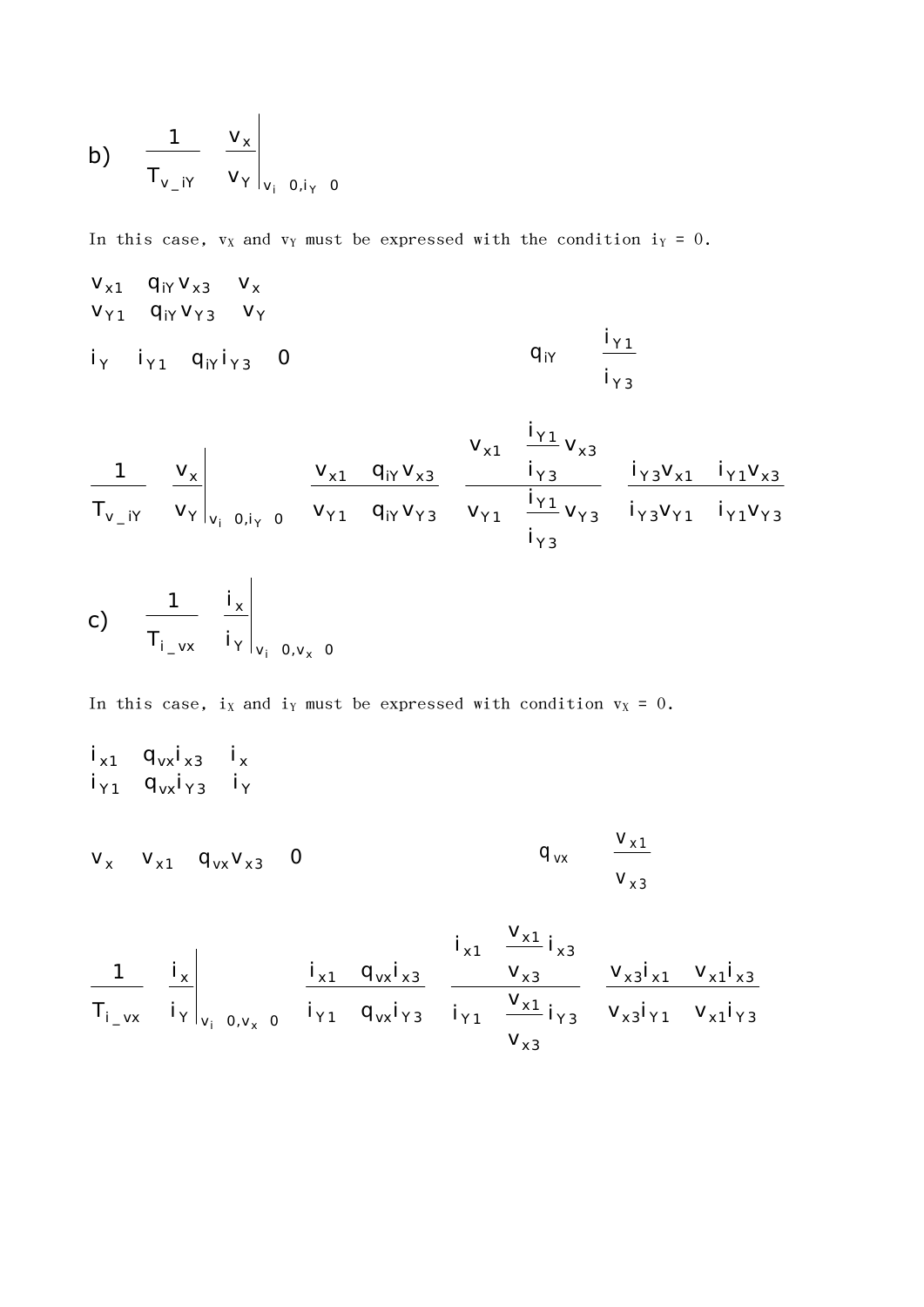In conclusion, the expression for the loop gain is

$$
\begin{array}{ccccccccc}\n1 & 1 & 1 & 1 & 1 \\
\hline\nT & T_{i_v} & T_{v_i} & T_{i_v} & T_{v_i} \\
\hline\n1 & V_{\gamma 3}i_{x1} & V_{\gamma 1}i_{x3} & i_{\gamma 3}V_{x1} & i_{\gamma 1}V_{x3} & V_{x3}i_{x1} & V_{x1}i_{x3} & i_{\gamma 3}V_{x1} & i_{\gamma 1}V_{x3} \\
\hline\nT & V_{\gamma 3}i_{\gamma 1} & V_{\gamma 1}i_{\gamma 3} & i_{\gamma 3}V_{\gamma 1} & i_{\gamma 1}V_{\gamma 3} & V_{x3}i_{\gamma 1} & V_{x1}i_{\gamma 3} & i_{\gamma 3}V_{\gamma 1} & i_{\gamma 1}V_{\gamma 3} \\
\hline\n\end{array}
$$

A first simplification can be done on the last term:

T v<sub>Y3</sub>i<sub>Y1</sub> v<sub>Y1</sub>i<sub>Y3</sub> i<sub>Y3</sub>v<sub>Y1</sub> i<sub>Y1</sub>v<sub>Y3</sub> i<sub>Y3</sub>v<sub>Y1</sub> i<sub>Y1</sub>v<sub>Y3</sub> 1  $V_{\gamma_3}V_{x1}$   $V_{\gamma_1}V_{x3}$   $V_{\gamma_3}V_{x1}$   $V_{\gamma_1}V_{\gamma_3}$   $V_{\gamma_1}V_{x3}$   $V_{\gamma_2}V_{x1}$ 

An aid to reduce this complicated formula comes from the topologic relations related to the circuit.



In the first simulation (i<sub>z</sub> = 0, v<sub>z</sub> = 1):  
\n
$$
\begin{array}{ccc}\ni_{\gamma_1} & i_{\chi_1} & 0 \\
v_{\gamma_1} & v_{\chi_1} & 1\n\end{array}
$$
\n(1)

In the third simulation (v<sub>z</sub> = 0, i<sub>z</sub> = 1):  
\nV<sub>Y3</sub> V<sub>X3</sub> 0 V<sub>Y3</sub> V<sub>X3</sub> (t2)  
\ni<sub>Y3</sub> i<sub>X3</sub> 1 (t2)  
\n
$$
\frac{1}{T} \frac{V_{Y3}i_{x1} V_{Y1}i_{x3} i_{Y3}V_{x1} i_{Y1}V_{x3} V_{x1}i_{x3} V_{x3}i_{x1}}{i_{Y3}V_{Y1} i_{Y1}V_{Y3}}
$$
\n
$$
\frac{1}{T} \frac{V_{Y3}i_{x1} V_{Y1}i_{x3} i_{Y1} i_{x1} V_{x3} V_{x1}i_{x3} i_{Y3}}{i_{Y3}V_{Y1} i_{Y1}V_{Y3}}
$$
\n
$$
\frac{1}{T} \frac{V_{Y3}i_{x1} V_{Y1}i_{x3} V_{x1}}{i_{Y3}V_{Y1} i_{Y1}V_{Y3}}
$$

A further simplification can be done with the topologic relations (t1) and (t2):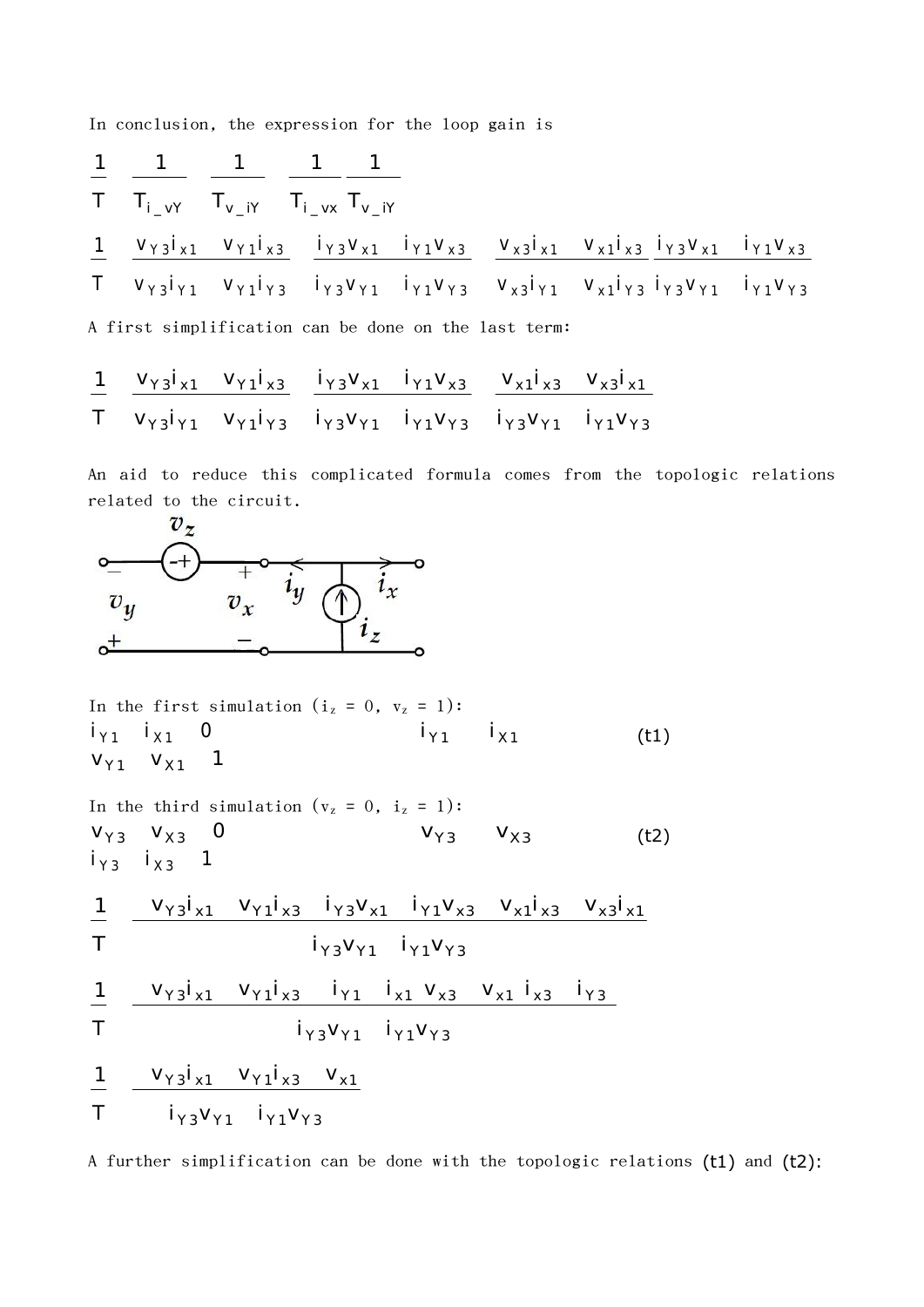$$
\begin{array}{ccccc}\ni_{\chi_1} & i_{\gamma_1} \\
i_{\chi_3} & 1 & i_{\gamma_3}\n\end{array}
$$

And the expression for the loop gain is simplified:

$$
\frac{1}{T} \quad \frac{V_{Y3}i_{Y1} V_{Y1} 1 i_{Y3} V_{x1}}{i_{Y3}V_{Y1} i_{Y1}V_{Y3}}
$$
\n
$$
\frac{1}{T} \quad \frac{V_{Y3}i_{Y1} V_{Y1}i_{Y3} V_{Y1} V_{x1}}{i_{Y3}V_{Y1} i_{Y1}V_{Y3}}
$$
\n
$$
\frac{1}{T} \quad \frac{V_{Y3}i_{Y1} V_{Y1}i_{Y3} 1}{i_{Y3}V_{Y1} i_{Y1}V_{Y3}}
$$
\nNow, if D i<sub>Y3</sub>V<sub>Y1</sub> i<sub>Y1</sub>V<sub>Y3</sub> is introduced:\n
$$
\frac{1}{T} \quad \frac{1}{T} \quad \frac{D}{D}
$$

A very nice expression can be written:

$$
D \quad \frac{T}{1\ T} \quad v_{\gamma 1} i_{\gamma 3} \quad v_{\gamma 3} i_{\gamma 1}
$$

 $D_n$  derives directly from the GFT (see Middlebrook's GFT manual):

$$
H \quad H \quad DD_n
$$

$$
D_n \quad \frac{H}{H \quad D}
$$

And, after  $D_n$ , also  $T_n$  can be calculated:

$$
D_n
$$
 1  $\frac{1}{T_n}$   $T_n$   $\frac{1}{D_n}$  1

 $H_0$  is a very easy calculation (GFT):

H H D  $H_0$  1 D